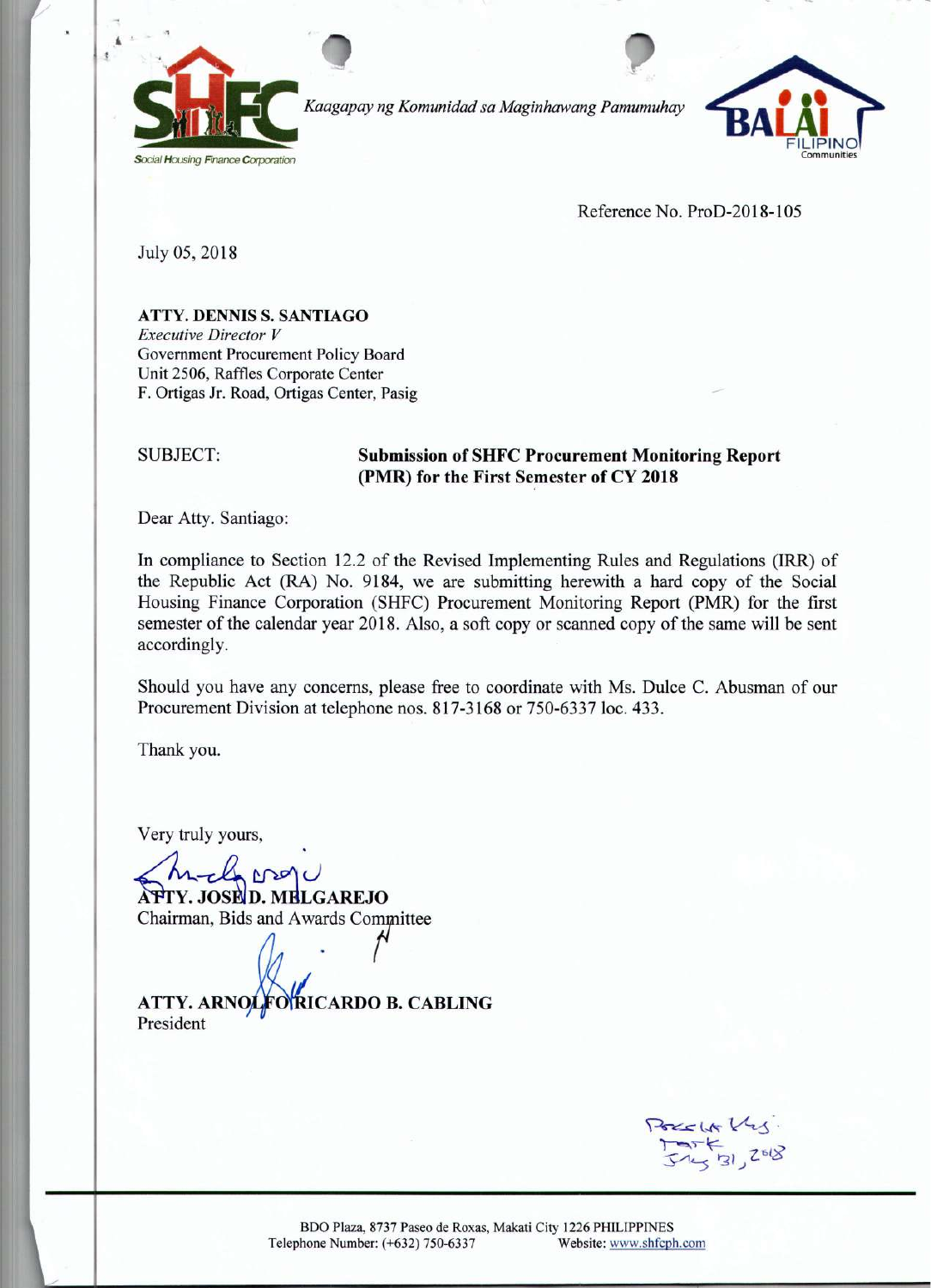*v*

.J ,oj  $\sim$   $\sim$ 

"

c

## Social Housing Finance Corporation Procurement Monitoring Report as of June 30,2018

First Semester

Œ

|                       |                                                                                                                                                                   |                                        |                            |            | First Semester<br>ABC (PhP)<br><b>Contract Cost (PhP)</b><br><b>Actual Procurement Activity</b> |             |               |                                                                   |                          |                     |                                    |                     |                    |                                                                                            |                                                                    |                    |                |                           | <b>List of Invited Observers</b> |              | <b>Remarks</b> |            |                                                                                                                                                                                |                          |                                          |                        |                 |                                              |                                      |                                                                                                                                                                                                                |
|-----------------------|-------------------------------------------------------------------------------------------------------------------------------------------------------------------|----------------------------------------|----------------------------|------------|-------------------------------------------------------------------------------------------------|-------------|---------------|-------------------------------------------------------------------|--------------------------|---------------------|------------------------------------|---------------------|--------------------|--------------------------------------------------------------------------------------------|--------------------------------------------------------------------|--------------------|----------------|---------------------------|----------------------------------|--------------|----------------|------------|--------------------------------------------------------------------------------------------------------------------------------------------------------------------------------|--------------------------|------------------------------------------|------------------------|-----------------|----------------------------------------------|--------------------------------------|----------------------------------------------------------------------------------------------------------------------------------------------------------------------------------------------------------------|
| Code<br>(UACS/PA<br>P | Procurement Program/Project                                                                                                                                       | <b>PMO/</b><br>End-User                | <b>Mode of Procurement</b> | Conference | <b>IAEB</b>                                                                                     | Conf.       | Check         | Pre-Proc   Ads/Post of Pre-bid Eligibility Sub/Opening<br>of Bids | Bid<br>Evaluation        | <b>Post Qual</b>    | Notice of<br>Award/PO Date Signing | Contract Notice to  |                    | <b>Delivery/</b><br>Proceed Completion                                                     | <b>Inspection/</b><br>Acceptance                                   | Source of<br>Funds | Total          | MOOE                      | CO                               | Total        | MOOE CO        |            |                                                                                                                                                                                | Check                    | Pre-bid Conf Eligibility Sub/Open of Bid | <b>Bids</b> Evaluation |                 | Post Qual Delivery/Completion/<br>Acceptance | (Explaining changes from the<br>APP) |                                                                                                                                                                                                                |
|                       | <b>COMPLETED PROCUREMENT ACTIVITIES</b>                                                                                                                           |                                        |                            |            |                                                                                                 |             |               |                                                                   |                          |                     |                                    |                     |                    |                                                                                            |                                                                    |                    |                |                           |                                  |              |                |            |                                                                                                                                                                                |                          |                                          |                        |                 |                                              |                                      |                                                                                                                                                                                                                |
| 001                   | Project No. 2018-01:Rebidding of Supply and<br>Delivery of One (1) Lot of Motor Vehicles [Five (5)<br>units of Pick-up Truck and One (1) unit of<br>Passenger Van | Admin                                  | Competitive Bidding        | 2/1/2018   | 2/13/2018 2/21/2018                                                                             |             | n/a           | 3/12/2018                                                         |                          | 3/12/2018 3/22/2018 | 3/26/2018                          | 4/23/2018 4/18/2018 |                    | 60 cd from<br>receipt of NTP<br>w/partial<br>delivery per Bio<br>Bulletin No. 0<br>S. 2018 | 05/25/18 for 2<br>units pick up<br>truck & 1 unit<br>passenger van | COB                | 7,200,000.00   | $\boldsymbol{\mathsf{x}}$ | $\sqrt{ }$                       | 7,154,020.00 | $\mathbf{x}$   |            | Alegria Sibal Limjoco of Phil. Chamber of<br>Commerce and Industry (PCCI); Atty. Romeo G.<br>Vera Cruz of LTO; Jose Miguel R. De la Rosa,<br>V USEC of NEDA; Zaldy Angus, NGO; | 2/20/2018                | $\sim$                                   | 2/20/2018              | $\sim$          | <b>CALL</b>                                  | $\sim$                               | Delivery extended for 3 units<br>Vissan NP300 Navarra 4x2 Calibre<br>Pick up Trucks per Memo Letter of<br>Extension dated June 26, 2018                                                                        |
| 002                   | Office Improvement (Davao Office)                                                                                                                                 | Davao<br>Office                        | Negotiated<br>Procurement  | n/a        | n/a                                                                                             | n/a         | n/a           | n/a                                                               | $\overline{a}$           | n/a                 | 12/13/2018                         |                     | 2/8/2018 2/22/2018 | Within 30<br>working days<br>upon signing<br>of the<br>PO/Contract                         | Ongoing<br>contract                                                | COB                | 894,669.84     | $\mathbf{x}$              | $\mathbf{v}$                     | 894,669.84   | $x -$          | $\sqrt{ }$ |                                                                                                                                                                                | 1940.                    | $\sim$                                   | $\sim$                 | $\frac{1}{2}$   | $\sim$                                       | $\sim$                               | *Budget reinstated from CY<br>2017<br>Ongoing Contract per General<br><b>Contractor Services Agreemen</b><br>dated Feb. 08, 2018 until<br>issuance of Cert. of<br>Completion and Acceptance by<br>the end-user |
| 003                   | Office Improvement (Bacolod Office)                                                                                                                               | Bacolod<br>Office                      | Negotiated<br>Procurement  | n/a        | n/a                                                                                             | n/a         | n/a           | n/a                                                               | <b>Contract Contract</b> | n/a                 | $\sim$                             | 2/22/2018           | $\sim$             | Within 30<br>working days<br>of the<br>PO/Contract                                         | upon signing   June 25, 2018                                       | COB                | 311,350.00     | $\boldsymbol{\mathsf{x}}$ | V                                | 311,350.00   | $\mathbf{x}$   |            |                                                                                                                                                                                |                          |                                          |                        | $\sim$          | $\sim$                                       |                                      | *Budget reinstated from CY<br>Done/Completed Contract per<br><b>General Contractor Services</b><br>Agreement dated Feb. 22, 2018<br>& Cert. of Completion and<br>Acceptance dated June 25,<br>2018             |
|                       |                                                                                                                                                                   |                                        |                            |            |                                                                                                 |             |               |                                                                   |                          |                     |                                    |                     |                    |                                                                                            | Total Alloted Budget of Procuren ent Activities                    |                    | 8,406,019.84   |                           |                                  |              |                |            |                                                                                                                                                                                |                          |                                          |                        |                 |                                              |                                      |                                                                                                                                                                                                                |
|                       |                                                                                                                                                                   |                                        |                            |            |                                                                                                 |             |               |                                                                   |                          |                     |                                    |                     |                    |                                                                                            |                                                                    |                    |                |                           |                                  | 8,360,039.84 |                |            |                                                                                                                                                                                |                          |                                          |                        |                 |                                              |                                      |                                                                                                                                                                                                                |
|                       |                                                                                                                                                                   |                                        |                            |            |                                                                                                 |             |               |                                                                   |                          |                     |                                    |                     |                    |                                                                                            | Total Savings (Total Alloted Budget - Total Contract Price)        |                    |                |                           |                                  | 45,980.00    |                |            |                                                                                                                                                                                |                          |                                          |                        |                 |                                              |                                      |                                                                                                                                                                                                                |
|                       |                                                                                                                                                                   |                                        |                            |            |                                                                                                 |             |               |                                                                   |                          |                     |                                    |                     |                    |                                                                                            |                                                                    |                    |                |                           |                                  |              |                |            |                                                                                                                                                                                |                          |                                          |                        |                 |                                              |                                      |                                                                                                                                                                                                                |
|                       |                                                                                                                                                                   |                                        |                            |            |                                                                                                 |             |               |                                                                   |                          |                     |                                    |                     |                    |                                                                                            |                                                                    |                    |                |                           |                                  |              |                |            |                                                                                                                                                                                |                          |                                          |                        |                 |                                              |                                      |                                                                                                                                                                                                                |
|                       | ON-GOING PROCUREMENT ACTIVITIES<br>001 Manpower and General Services                                                                                              |                                        | <b>Competitive Bidding</b> |            |                                                                                                 |             |               |                                                                   |                          | $\sim$              | $\sim$                             | $\sim$              | $\sim$             | $\cdot$                                                                                    |                                                                    | COB                | 115,530,184.00 | $\mathbf{v}$              | $\mathbf{x}$                     |              | $\mathbf{v}$   |            |                                                                                                                                                                                |                          |                                          |                        |                 | $\overline{a}$                               |                                      | Procurement activities not yet<br>started                                                                                                                                                                      |
|                       |                                                                                                                                                                   | HR                                     |                            | $\sim$     | 1,000                                                                                           | $\sim 0.01$ | $\sim$        | $\sim$                                                            |                          |                     |                                    |                     |                    |                                                                                            |                                                                    | COB                | 58,740,246.19  | $\sqrt{ }$                | $\mathbf{x}$                     |              | $\sqrt{ }$     |            |                                                                                                                                                                                |                          |                                          |                        | $\sim$          | <b>Sect</b>                                  | <b>Contract</b>                      | Procurement activities not yet                                                                                                                                                                                 |
|                       | 002 Security Services                                                                                                                                             | HR                                     | <b>Competitive Bidding</b> |            | $\sim$                                                                                          | $\sim$      | $\rightarrow$ |                                                                   |                          | $\sim$              | $\sim$                             | $\sim$              |                    | $\sim$                                                                                     |                                                                    |                    |                | $\mathbf{v}$              |                                  | $\sim$       |                |            |                                                                                                                                                                                |                          |                                          |                        |                 |                                              | <b>CONTRACTOR</b>                    | started<br>Procurement activities not yet                                                                                                                                                                      |
|                       | 003 Janitorial Services                                                                                                                                           | <b>HR</b>                              | <b>Competitive Bidding</b> | $\sim$     | $-$                                                                                             | $\sim$      | $\sim$        |                                                                   |                          | $\sim$              | <b>CONTRACTOR</b>                  | $\sim$              | $\sim$             | $\sim$                                                                                     |                                                                    | COB                | 1,946,016.00   |                           | $\times$                         |              | $\sqrt{ }$     |            | $\sim$                                                                                                                                                                         | $\sim$                   |                                          |                        |                 | $\sim$                                       |                                      | started<br>Procurement deferred per                                                                                                                                                                            |
| 004                   | Furniture and Fixture                                                                                                                                             | Head Office<br>c/o<br>concerned<br>TWG | <b>Competitive Bidding</b> | $\sim$     | $\sim$                                                                                          | $\sim$      |               | $\sim$                                                            | $\sim 100$               | <b>COLL</b>         | 1.44                               | $\sim$              | <b>Contract</b>    | in 1919.                                                                                   |                                                                    | COB                | 1,591,000.00   | $\mathbf{x}$              | $\sqrt{ }$                       | $\sim$       | $\mathbf{x}$   |            |                                                                                                                                                                                | <b>Contract Contract</b> | <b>Contract</b>                          | $\sim$                 | <b>Contract</b> | $\sim$                                       | $\sim 1000$                          | Memo No. BAC-1806-005 an<br>TWG Memo No. TWG-OF<br>2018 002 with attached<br>Certification dated June 22.<br>2018 & June 14, 2018.<br>respectively                                                             |
| 005                   | <b>Furniture</b> and Fixture                                                                                                                                      | Regional<br>Office                     | Negotiated<br>Procurement  |            |                                                                                                 |             |               |                                                                   |                          |                     |                                    |                     |                    |                                                                                            |                                                                    | COB                | 2,233,000.00   | $\mathbf{x}$              | $\sqrt{ }$                       |              |                |            |                                                                                                                                                                                |                          |                                          |                        |                 |                                              |                                      | Ongoing procurement<br>(Negotiated Procurement)<br>process per approved PR                                                                                                                                     |

 $\sim 100$ 

 $\sim$   $\sim$ 

DOM: N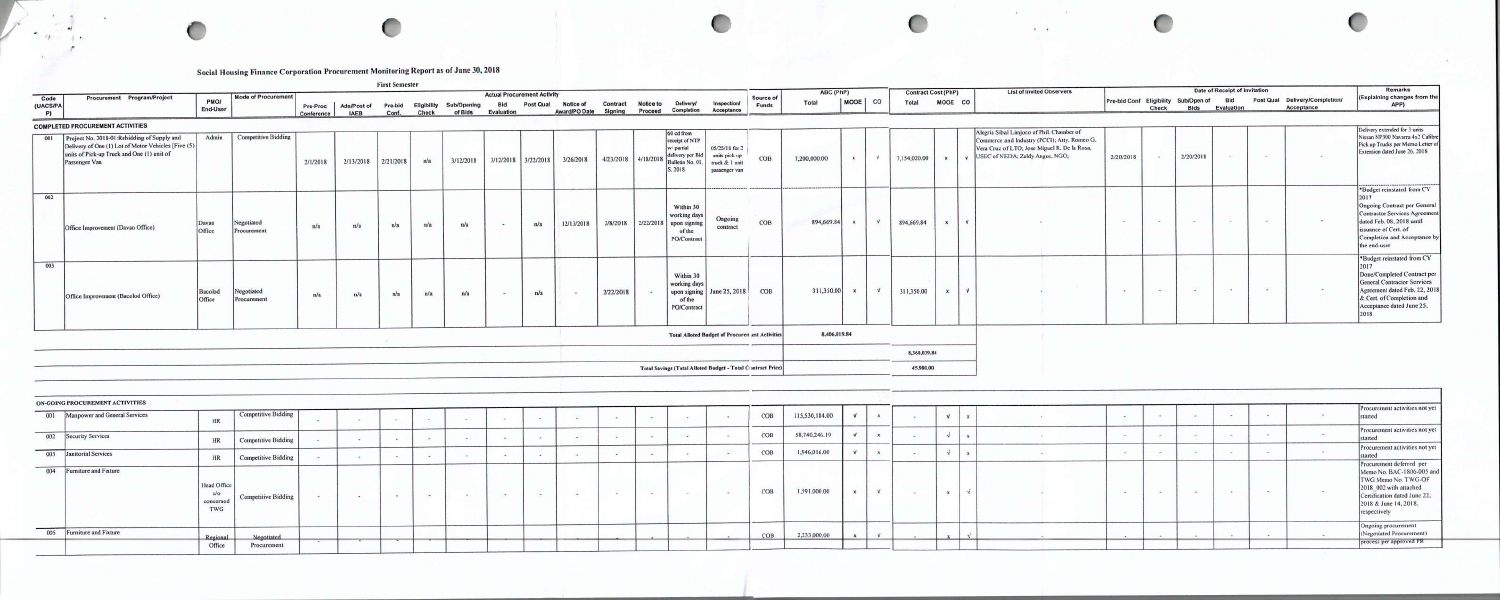| $\bullet$<br>$-1$      | $\mathbb{R}$ .                                                                                            |                               |                            |                        |                            |                          |               |                                           |                          |                                                        |                                    |                 |                                         |                          |                          |                   |                    |              |                           |                                     |                            | $\cdots$                         |                         |                   |                                                     |                                                           |                            |                                              |                                                                             |
|------------------------|-----------------------------------------------------------------------------------------------------------|-------------------------------|----------------------------|------------------------|----------------------------|--------------------------|---------------|-------------------------------------------|--------------------------|--------------------------------------------------------|------------------------------------|-----------------|-----------------------------------------|--------------------------|--------------------------|-------------------|--------------------|--------------|---------------------------|-------------------------------------|----------------------------|----------------------------------|-------------------------|-------------------|-----------------------------------------------------|-----------------------------------------------------------|----------------------------|----------------------------------------------|-----------------------------------------------------------------------------|
| Code<br>(UACS/PA<br>P) | Procurement Program/Project                                                                               | <b>PMOI</b><br>End-User       | <b>Mode of Procurement</b> | Pre-Proc<br>Conference | Ads/Post of<br><b>IAEB</b> | Pre-bid<br>Conf.         | Check         | <b>Eligibility Sub/Opening</b><br>of Bids | <b>Bid</b><br>Evaluation | <b>Actual Procurement Activity</b><br><b>Post Qual</b> | Notice of<br>Award/PO Date Signing |                 | Contract Notice to Delivery/<br>Proceed | Completion               | Inspection<br>Acceptance | Source o<br>Funds | ABC (PhP)<br>Total | MOOE CO      |                           | <b>Contract Cost (PhP)</b><br>Total | MOOE CO                    | <b>List of Invited Observers</b> |                         | Check             | Pre-bid Conf Eligibility Sub/Open of<br><b>Bids</b> | Date of Receipt of Invitation<br><b>Bid</b><br>Evaluation |                            | Post Qual Delivery/Completion/<br>Acceptance | Remarks<br>(Explaining changes from the<br>APP)                             |
| 006                    | IT Equipment & Software                                                                                   | ISD &<br>Concerned            | <b>Competitive Bidding</b> |                        | $\frac{1}{2}$              | $\sim$                   | $\sim$        |                                           | $\sim$                   | $\sim$                                                 |                                    | $\sim$          | $\sim$                                  |                          | $\sim$                   | COB               | 5,041,000.00       |              | $\sqrt{ }$                | 1000                                | $\mathbf{x}$               |                                  | $\ddot{\phantom{1}}$    | $\sim$            |                                                     |                                                           |                            | <b>ALC</b>                                   | Procurement activities not yet<br>started                                   |
| 007                    | <b>HLURB</b> Renovation and Transfer                                                                      | TWG<br><b>GSD</b>             | <b>Competitive Bidding</b> |                        |                            | $\sim$                   |               |                                           | $\sim$                   |                                                        |                                    | $\sim$          | (1, 0.01)                               |                          |                          | COB               | 20,000,000.00      | $\mathbf{x}$ | $\mathcal{N}$             |                                     | $\mathbf{x}$               | $\sim$                           | $\sim$                  |                   | $\sim$                                              |                                                           |                            | $\sim$                                       | Procurement activities not yet<br>started                                   |
|                        | 008 Signages for Head Office / Branches                                                                   | GSD                           | Negotiated<br>Procurement  |                        | Contractor                 | $\sim$                   | $-41$         |                                           | $(1 - 1)$                | $\sim$                                                 |                                    |                 |                                         |                          |                          | COB               | 1,400,000.00       |              | $\mathbf{v}$              |                                     | $\mathbf{x}$               |                                  | $\sim$                  |                   |                                                     | $\sim$                                                    | 1,400                      | $\overline{a}$                               | Ongoing procurement process<br>(Negotiated Procurement) per<br>approved PR  |
| 009                    | Palawan Office SHFC Building construction                                                                 | Palawan<br>Regional<br>Office | <b>Competitive Bidding</b> |                        | $\sim$                     | $\overline{\phantom{a}}$ | $\sim$        |                                           | 1987                     | $\sim$                                                 | $\sim$                             | $\sim$          | <b>CONTRACTOR</b>                       | $\sim$                   | $\sim$                   | COB               | 5,000,000.00       | $\mathbf{x}$ | $\mathbf{v}$              | $-$                                 | $\mathbf{x}$               |                                  | $\rightarrow$           |                   | $\sim$                                              | <b>COL</b>                                                |                            | $\sim$                                       | Procurement activities not yet<br>started                                   |
|                        | 010 Cebu Office Improvement and Visayas Hub<br>enovation                                                  | Cebu Reg.<br>Office           | <b>Competitive Bidding</b> |                        | $\sim$                     | $\sim$                   | $\sim$        |                                           | $\sim$                   | $\sim$                                                 |                                    |                 |                                         | 2991                     | $\sim$                   | COB               | 1,800,000.00       | $\times$     | $\sqrt{ }$                | $\sim$                              | $\mathbf{x}$               | 14                               | $\sim$                  |                   | 12,992                                              | $\sim$                                                    |                            | $\sim$                                       | Procurement activities not yet<br>started                                   |
| 011                    | Modular                                                                                                   | CALABARZO                     | <b>Competitive Bidding</b> |                        | <b>Contract</b>            | OH.                      |               |                                           |                          | $\sim$                                                 |                                    |                 |                                         |                          |                          | COB               | 1,800,000.00       | $\mathbf{x}$ | $\sqrt{ }$                | 1987                                |                            | $(1 - 1)$                        | $\sim$                  |                   | $\sim$                                              | <b>Contract</b>                                           |                            | $\sim$                                       | Procurement activities not yet<br>started<br>Procurement activities not yet |
|                        | 012 Corporate Vehicles (16 Vehicles)                                                                      | GSD                           | <b>Competitive Bidding</b> |                        | $\sim$                     | $\sim$                   | $\frac{1}{2}$ |                                           | $\sim$                   | $\sim$                                                 |                                    | $\sim$          |                                         | $-1$                     |                          | COB               | 27,900,000.00      | $\mathbf{x}$ | $\sqrt{ }$                |                                     | $\mathbf{x}$               | 1,000                            | $\sim$                  |                   |                                                     |                                                           |                            | $\sim$                                       | started<br>Procurement activities not yet                                   |
| 013                    | Motorcycle (Luzon Hub, North Luzon, Daet, OP<br>and Cebu)                                                 | Regional<br>Office            | Competitive Bidding        |                        | $\sim$                     | $\sim$                   |               |                                           | the con-                 | $\sim$                                                 |                                    |                 |                                         |                          |                          | COB               | 1,440,000.00       | $\mathbf{x}$ | $\mathbf{v}$              |                                     | $\mathbf{x}$               | $\sim$                           | $\sim$                  |                   |                                                     |                                                           |                            | $\sim$                                       | started<br>Procurement activities not yet                                   |
|                        | 014 Performance Evaluation Survey Consultant/ Client<br><b>Satisfaction Survey</b>                        | PRD                           | Negotiated<br>Procurement  |                        | $\sim$                     | $\sim$                   | $\frac{1}{2}$ |                                           | $\sim$                   | $\sim$                                                 |                                    |                 |                                         | $\overline{\phantom{a}}$ |                          | COB               | 5,000,000.00       | $\sqrt{ }$   | $\mathbf{x}$              |                                     |                            | $\sim$                           | $-$                     |                   |                                                     |                                                           |                            | $\sim$                                       | started<br>Procurement activities not yet                                   |
| 015                    | Construction Project Monitoring                                                                           | HDH-NCR/L                     | Nego Proc                  | $\sim$                 | $\sim$                     | $\sim$                   | $\bullet$     | $\sim$                                    | $\sim$                   | $\sim$                                                 |                                    | $\sim$          |                                         | $\sim$                   |                          | GOP               | 13,860,345.00      | $\sqrt{ }$   |                           | <b>CONTRACTOR</b>                   | $\mathbf{x}$               | $\sim$                           | $\mathcal{L} = 1$       |                   |                                                     |                                                           |                            | $\mathcal{L}_{\text{eff}}$                   | arted<br>Procurement activities not yet                                     |
| 016                    | Consultant for ISSP                                                                                       | <b>MSD</b>                    | Nego Proc                  | $\sim$                 | <b>Section</b>             | $\sim$                   | $\sim$        | $-$                                       | - 65                     |                                                        |                                    |                 |                                         |                          |                          | COB               | 1,200,000.00       | $\sqrt{ }$   | $\mathbf{x}$              | <b>Contract</b>                     | $\sqrt{ }$                 |                                  | $\sim$                  |                   | <b>SALE</b>                                         |                                                           |                            | 240<br>$\sim$ $\sim$                         | started<br>Procurement activities not yet                                   |
| 017<br>018             | Consultant for FundGen<br>Consultant for Full PFRS Conversion                                             | FundsGen                      | <b>Competitive Bidding</b> |                        | $\sim$                     | <b>CALL</b>              |               |                                           | $\sim$                   | $\sim$                                                 |                                    | $\sim$          |                                         | ×.                       |                          | COB               | 60,539,440.00      |              | $\times$                  | $\sim$                              | $\sqrt{ }$<br>$\mathbf{x}$ |                                  | $\sim$<br>$\sim$        | <b>CONTRACTOR</b> |                                                     |                                                           |                            | $\sim$                                       | Procurement activities not yet                                              |
| 019                    |                                                                                                           | FCD                           | <b>Competitive Bidding</b> | $-$                    | $\sim$                     | $\rightarrow$            | $\sim$        | $\sim$                                    | $\sim$                   | $\frac{1}{2}$                                          |                                    | 19              |                                         |                          |                          | COB               | 8,000,000.00       |              | $\mathbf{x}$              | 1,500                               | $\sqrt{ }$                 |                                  |                         |                   |                                                     |                                                           |                            | $\sim 10^{-1}$                               | started<br>Procurement activities not yet                                   |
|                        | Maintenance for Corporate Vehicle (DOTR)                                                                  | <b>DOTR</b>                   | Competitive Bidding        |                        | 1999                       |                          | $\frac{1}{2}$ |                                           |                          | $\sim$                                                 |                                    |                 |                                         | 100                      |                          | COB               | 3,000,000.00       |              | $\mathbf{x}$              | 1999.                               | $\sqrt{ }$                 |                                  | $\mathcal{L}_{\bullet}$ |                   |                                                     |                                                           |                            |                                              | started<br>Procurement activities not yet                                   |
| 020                    | Dismantling/Demolition Services                                                                           | <b>DOTR</b>                   | <b>Competitive Bidding</b> | $\sim$                 | $\sim$                     | $\sim$                   | $\sim$        |                                           |                          |                                                        |                                    | $\rightarrow$   | $\sim$                                  |                          |                          | COB               | 11,448,840.00      |              |                           | $\sim$                              | $\sqrt{ }$<br>$\mathbf{x}$ |                                  | $\sim$                  |                   |                                                     |                                                           |                            | $\mathcal{C}(\mathbf{w})$                    | started                                                                     |
| 021                    | Capacity building training for agency hired<br>personnel, community organizers and affected<br>ommunities | <b>DOTR</b>                   | Negotiated<br>Procurement  |                        | $\sim$                     | $\sim$                   | $\sim$        |                                           |                          |                                                        |                                    |                 |                                         | $-$                      |                          | COB               | 8,000,000.00       |              | $\times$                  | 1994                                |                            |                                  | $\sim$                  | <b>ALC:</b>       |                                                     | $-46.5$                                                   |                            | $\mathcal{L}$                                | Procurement activities not yet<br>started<br>Procurement activities not yet |
| 022                    | Formulation of Resettlement Action Plan                                                                   | <b>DOTR</b>                   | Competitive Bidding        | $-200$                 | 1,890                      |                          | $\sim$        |                                           |                          |                                                        |                                    | <b>Carl</b>     |                                         | $\sim$                   |                          | COB               | 6,692,400.00       |              | $\times$                  | $\sim 0.01$                         | $\sqrt{ }$                 |                                  | $\sim 100$              |                   |                                                     | $\sim$                                                    |                            | $-$                                          | started                                                                     |
|                        | 023 Vehicle (pick up) Acquisition                                                                         | <b>DOTR</b>                   | <b>Competitive Bidding</b> | $\sim$                 | 1,800                      | $\overline{\phantom{a}}$ |               |                                           |                          |                                                        |                                    | $\rightarrow$   |                                         |                          |                          | COB               | 12,000,000.00      |              | $\sqrt{ }$                |                                     | $\mathbf{x}$               |                                  | $\sim$                  | $\sim$            |                                                     | 1040                                                      |                            |                                              | rocurement activities not yet<br>started                                    |
|                        | 024 Dormitory Rental for Grassroots                                                                       | <b>DOTR</b>                   | Negotiated<br>Procurement  | $\sim$                 | $\sim$                     | $\sim$                   | $\sim$        |                                           | $\sim$                   |                                                        |                                    | $-1$            |                                         |                          |                          | COB               | 5,400,000.00       | $\sqrt{ }$   | $\boldsymbol{\mathsf{x}}$ |                                     | $\sqrt{ }$                 |                                  | $\sim$ 100 $\mu$        | $\sim$            |                                                     | $\sim$                                                    |                            |                                              | Procurement activities not yet<br>started                                   |
| 025                    | Office Rental                                                                                             | <b>DOTR</b>                   | Negotiated<br>Procurement  |                        | $\sim$                     | 1997                     | $\sim$        |                                           |                          | <b>Contract Contract Contract</b>                      |                                    | Car Co          |                                         | ್                        |                          | COB               | 2,500,000.00       |              | $\mathbf{x}$              |                                     |                            |                                  | $\sim$                  | $\sim$            |                                                     |                                                           |                            |                                              | Procurement activities not yet<br>started                                   |
|                        | 026 Trucking and Transport Services                                                                       | <b>DOTR</b>                   | <b>Competitive Bidding</b> | $\sim 100$             | $\sim$                     | $\sim$                   | $\sim$        | $\sim$                                    | $\sim$                   | $\sim$                                                 | <b>Carlos</b>                      | <b>Contract</b> |                                         | - 20                     | $\sim$                   | COB               | 165,854,000.00     |              | $\overline{\mathbf{x}}$   | SHOP.                               | $\vee$                     |                                  | $\sim$                  | $\sim$            | $\sim$                                              | $\sim$                                                    | $\sim$                     | $\sim$                                       | Procurement activities not yet<br>started                                   |
|                        | 027 Transport Rental for ocular                                                                           | <b>DOTR</b>                   | <b>Competitive Bidding</b> |                        | $\sim$                     | $\sim$                   | $\sim$        | $\sim$                                    | $\sim$                   | $\sim$                                                 | $-46.4$                            | $\sim$          | $\bullet$                               |                          | $\sim$                   | сов               | 5,000,000.00       | $\sqrt{ }$   | $\mathbf{x}$              | ALC: U                              | $\sqrt{ }$                 | $\sim$                           | $\sim$                  | $\sim$            | $\sim$                                              | $-100$                                                    |                            |                                              | Procurement activities not yet<br>started                                   |
|                        | 028 Parking Rental                                                                                        | <b>DOTR</b>                   | <b>Competitive Bidding</b> | $\sim$                 | $\sim$                     | $\sim$                   | $\sim$        | $\sim$                                    | $\sim$                   | 1000                                                   |                                    | $\sim$          |                                         | (100)                    | $\rightarrow$            | COB               | 3,000,000.00       | $\vee$       | $\mathbf{x}$              | $-1$                                | $\sqrt{ }$                 |                                  | $\sim$                  | $\sim$            | $\sim$                                              | $\sim$                                                    | $\sim$                     | 145                                          | Procurement activities not yet<br>started                                   |
| 029                    | Rental for station/office near Resettlement Action<br>enters                                              |                               | DOTR Competitive Bidding   | $\sim$                 | - 25                       | $\sim$                   | $\sim$        | <b>Contract Contract</b>                  | $\sim$                   | <b>Contract Contract</b>                               | $\sim$                             | <b>SHO</b>      | $\frac{1}{2}$                           | $\sim 100$               | <b>COL</b>               | COB               | 5,400,000.00       | $\mathbf{v}$ | $\mathbf x$               | $\sim$                              | $\sqrt{ }$                 |                                  | $\sim$                  | $\frac{1}{2}$     | $\sim$                                              | <b>ALC</b>                                                | $\mathcal{L}(\mathcal{H})$ |                                              | Procurement activities not yet<br>started                                   |

'(